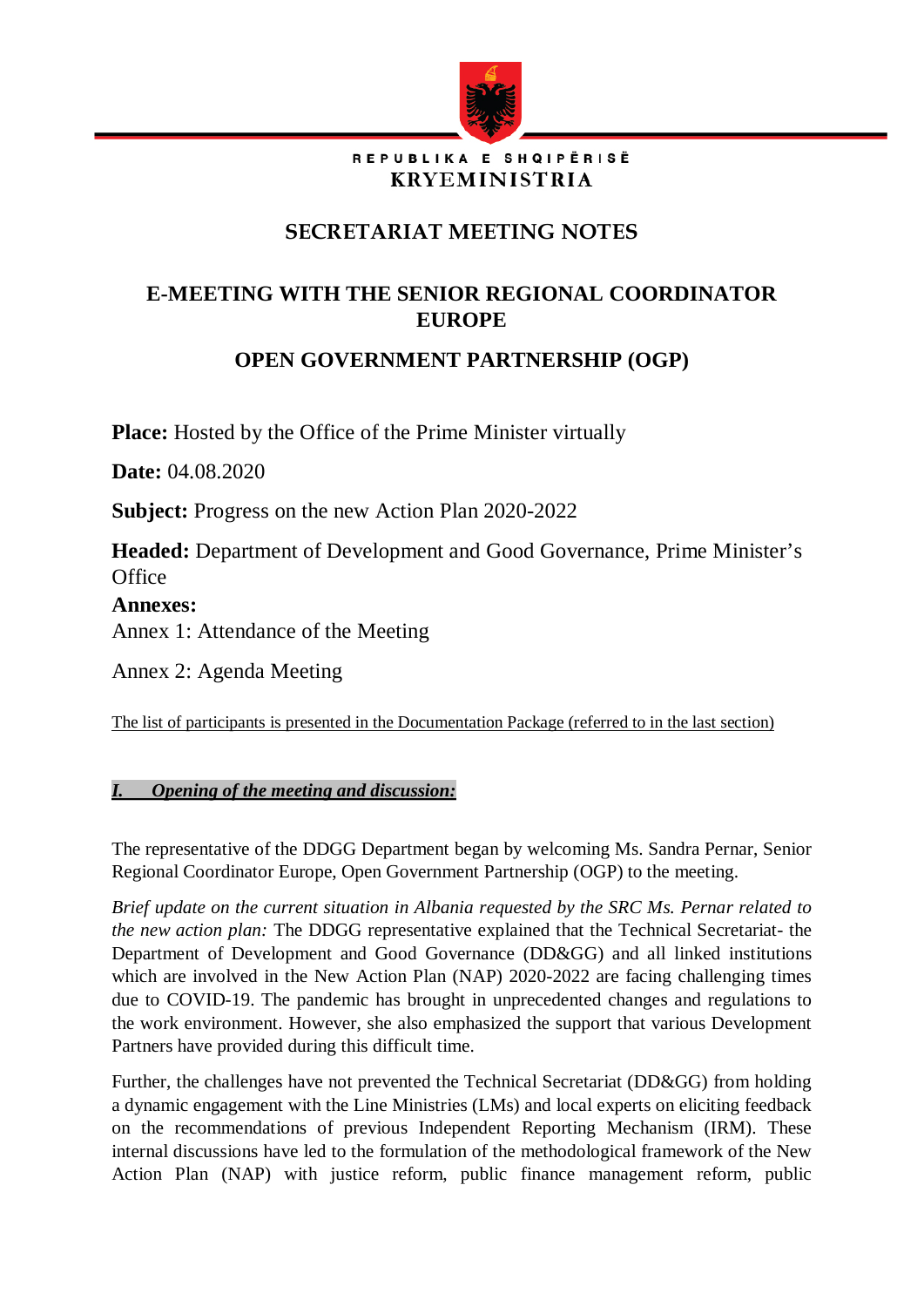administration reform and anti-corruption reform at its core. Moreover, the consolidated methodological package has been formally approved and sent by the Deputy Prime Minister to relevant institutions towards the launch of the New Action Plan 2020-2022.

*Changes from previous Action Plan to the New Action Plan 2020-2022:* The absence of a multi stakeholder forum in Albania's OGP process was identified as a crucial weakness by IRM 2018-2020. Albania is addressing this drawback with the help of Integrated Policy Management Groups (IPMG) which offer agility and flexibility in working mechanism. The IPMG will coordinate policies and monitor implementation covering measures related to civil society advancement, decentralization and local governance, public administration reform, service delivery public, transparency & anti-corruption, statistics, e-government and digitalization. It will also coordinate with civil society all measures that will be planned in the Action Plan 2020-2022, enabling consultations in periodic stages.

*Phases of the New Action Plan:* All notifications and evidences for each meeting (in addition to the consolidated methodological framework) will be published on the dedicated OGP website in both Albanian and English.

The different phases for the New Action Plan are the following:

- i) Assessment of the previous IRM recommendations and Action Plan: (Completed);
- ii) Elaboration and consolidation of methodology: (Completed);
- iii) Official launching of the consolidated methodological framework through the official letter of the Deputy Prime Minister: (Completed);
- iv) Webinar meeting with Lead Focal Points (LFPs) to review the findings and recommendations of previous IRM as well as to introduce the methodological framework and components of the NAP (Completed);
- v) Lead Focal Points (LFPs) will conduct dedicated meetings to their respective structures/ institutions on the recommendations of the previous IRM and new rules and criteria of the NAP (Ongoing);
- vi) Pre-consultation phase will entail a survey to elicit feedback on identifying priority measures from citizens and Civil Society Organizations (CSOs). Also, the list of CSOs that participate in the process will be available on the OGP website. In addition to these measures, there will be a dedicated e-mail which can be used to provide feedback on the process and components (Initiated and will be completed by September end);
- vii) Preparation of the Action Plan 2020-2022 for each component in coordination with civil society and stakeholders, including at least 3 or 4 consultation meetings by each LFP with CSOs and local experts (Beginning September and ending in October);
- viii) Finalization of the consultation, consolidation and submission of the Action Plan 2020-2022 for formal approval to the Deputy Prime Minister (November-December).

*Feasibility of the finalization by December 2020 (in the context of COVID-19 disruptions):* The Calendar of the NAP has been designed such that a formal approval will be sought from the OGP Head Quarters by mid-September, and finalization of the NAP by December 2020. Moreover, the ongoing Action Plan 2018-2020 will be finalized by the end of August 2020 as approximately 80% of the measures proposed have already been implemented and finalized.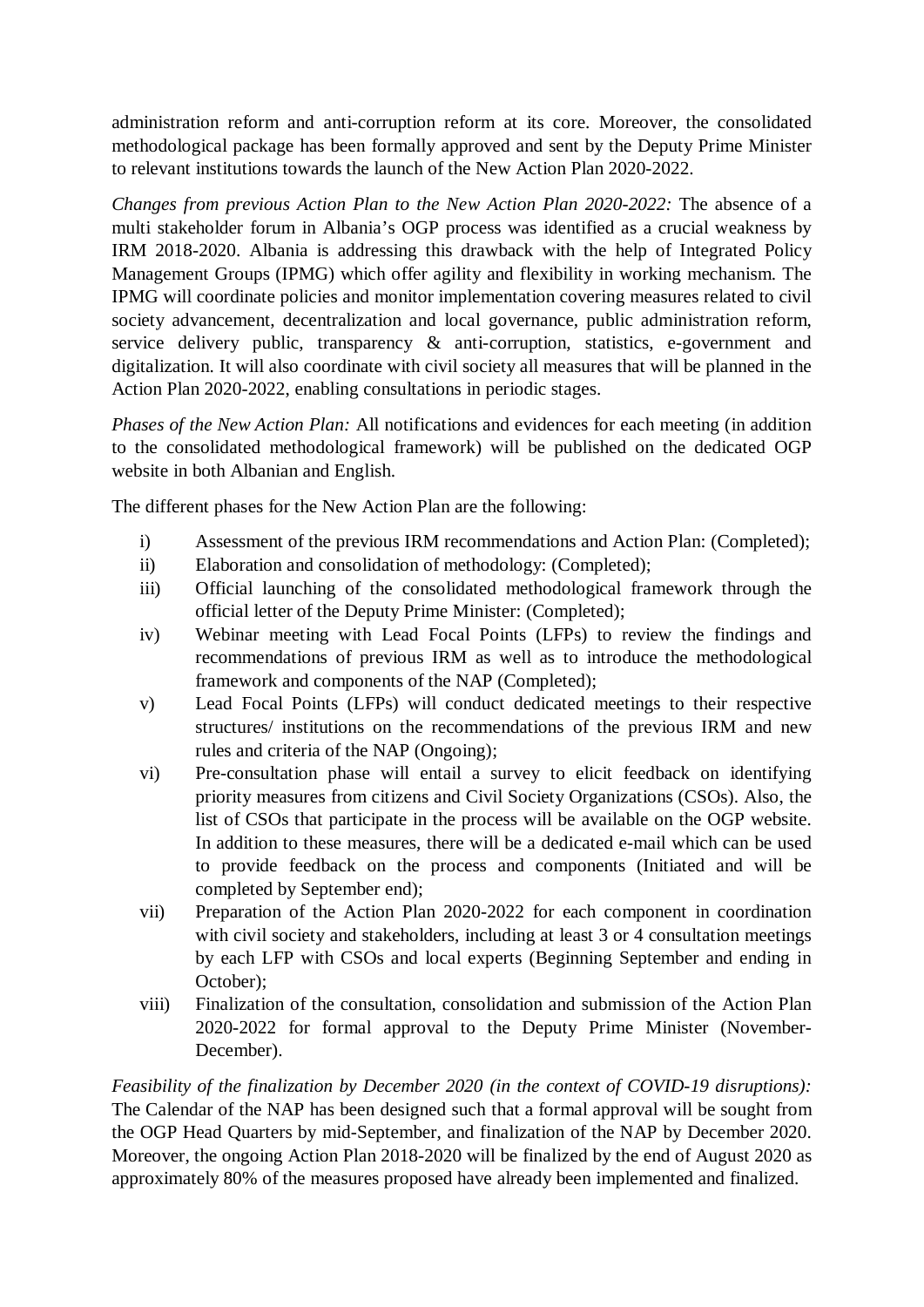However, it was brought to the notice of the Technical Secretariat that any measure proposed in the current Action Plan 2018-2020 that has not been implemented thus far can be included and followed-up in the NAP 2020-2022.Also, given the COVID-19 restrictions in place, there is also an option for extending the consolidation and finalization of the NAP into next year with no sanctions for the extended time-line, but obligation on reporting.

*Change in Components/ Commitments from Previous Action Plan to the NAP:* As most of the commitments proposed in the Action Plan 2018-2020 has been achieved and the relevant activities finalized, and drawing on lessons learned from the previous IRM, it has been decided to have new commitments in the NAP. These new commitments include open justice, beneficial ownership and integrity plans (both as part of the wider anti-corruption commitment), and fiscal transparency through budget participation. These measures have been chosen for their comprehensiveness, for being national priorities and for their linkages with other countries' measures. OGP has agreed to lend additional support in the implementation of open justice and beneficial ownership. In addition, several countries are running pilot studies on these measures, and hence cross-country learning would be possible.

### *Conclusions and Follow up***:**

- 1. *OGP's Guidance on Co-creation:* It has been agreed to facilitate a dedicated virtual meeting in mid-September between the Technical Secretariat, OGP and IRM representatives presenting the new methodology, process and commitments initiated on the NAP.
- 2. The OGP website link published the (i) methodology (ii) webinar meeting and (iii) surveys link related to each components have been requested to be send within the  $1<sup>st</sup>$ week of August.
- 3. It was very much approached the commitments related to (i) open justice and (ii) beneficial ownership and the OGP headquarter willing to support in these two related topics.
- 4. *OGP's Contribution fee for Albania: The OGP Office* have been informed that will send a formal letter regarding the fee contribution related to the OGP that Albania have obligation as member country.
- 5. *OGP-Local Application:* OGP-Local has reached out to the Municipality of Tirana as a potential candidate to apply for the process (open until mid-August). The Municipality of Elbasan has expressed interest in applying, and OGP has connected the municipality representative with the relevant OGP expert for better guidance. OGP would be excited to receive applications from Albania as the region itself lacks representation. It would be helpful to follow up with the application processes of these municipalities.